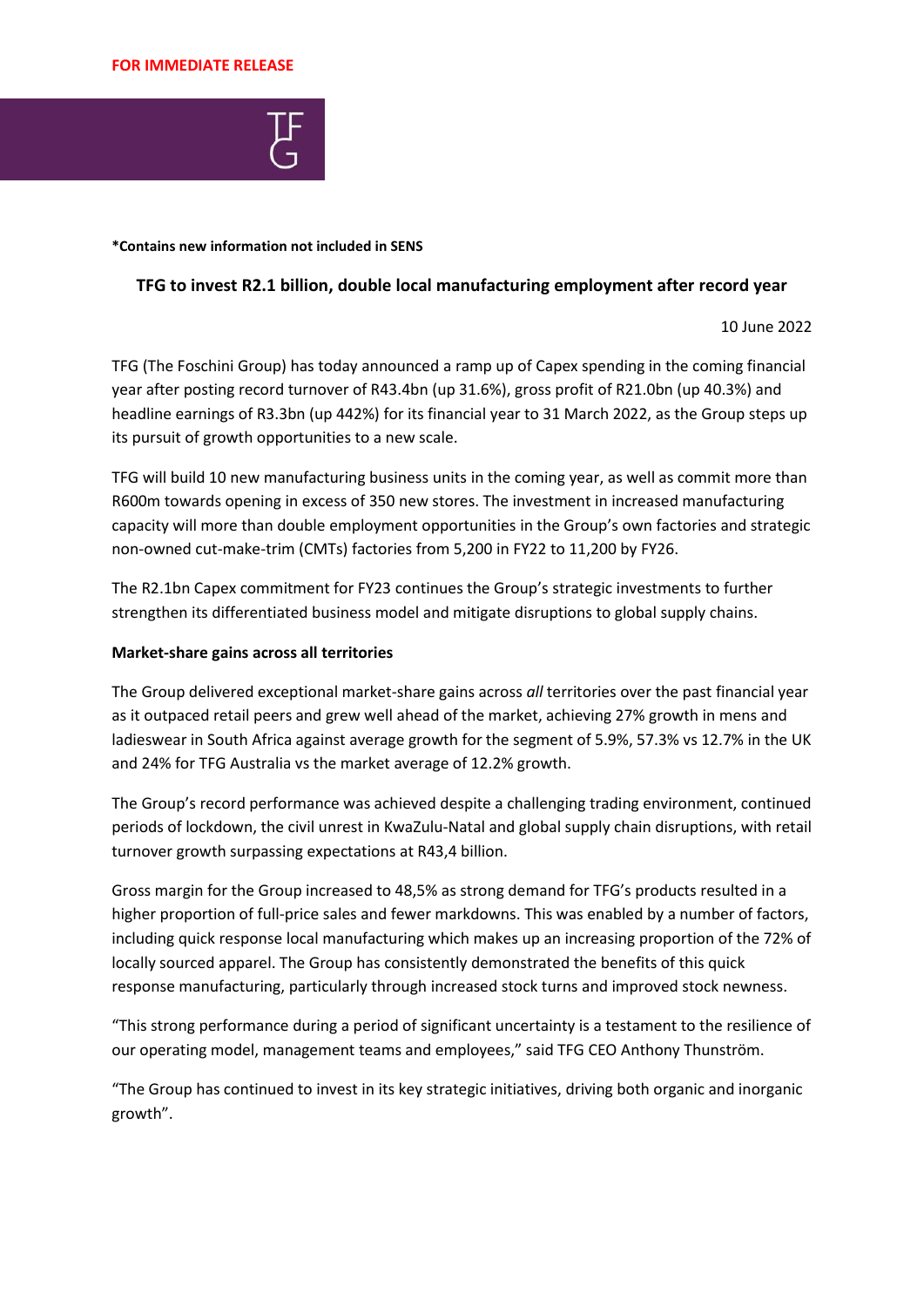## **2.4 stores a day**

"We have opened 274 new stores in South Africa, completed 96 relocations and enlargements, rebuilt or restored 176 looted stores as well as opened 41 new stores in Australia and 8 new stores in London. That's 2.4 stores a day over the past year! Additionally, we're making significant investments in expanding our manufacturing capacity," said Thunström.

"Inorganic growth is also a continued focus, and our previously announced acquisition of the Tapestry Group, subject to regulatory approval, is another example of our investments in new brands, capabilities and strategic verticalisation."

The Group achieved double-digit growth in e-commerce turnover across all territories, recording an 18.0% increase in online sales in Africa, 13.8% in the UK and 26.9% in Australia, extending the trend towards online shopping experienced during lockdown as TFG accelerates its transformation into a true omni-channel retailer.

"TFG has made solid progress in our goal to create the most remarkable omni-channel experience for our customers, with the acquisitions of leading app developer Flat Circle and last-mile delivery service Quench, as we pave the way for the upcoming launch of our new integrated omni-channel platform that leverages group scale to bring all TFG brands together, along with third-party vendors," said Thunström.

"This will create a home for all of our brands and other businesses that want to leverage TFG's scale, bringing over 200 of the world's best brands and more than 2,000 new styles a week onto one platform to provide an unrivalled selection across fashion and lifestyle goods."

# **22% growth in loyalty base**

"Our commitment to putting our customers first is reflected in TFG's dominance in social media audiences, 22% growth in our loyalty base, continuously improving customer satisfaction scores and 20% decline in call-centre contacts despite increased online turnover."

"Our investment in TFG Labs is producing a step-change in critical performance areas, with a 19% reduction in cost per order, 50% improvement in last-mile on-time deliveries and 10% drop in average order turnaround times."

"The superior growth achieved in all our operating territories and solid progress on key strategic objectives leaves TFG very well positioned for further organic and inorganic growth, supported by a strong Group balance sheet," said Thunström.

"Just as importantly, the Group has delivered remarkable progress in our social performance. In a country facing devastating levels of unemployment, we have added 7 176 jobs and workplace opportunities, shifted R2bn more business to black-owned suppliers, set environmental commitments for cotton, wood and washcare labels and signed up to the Better Cotton Initiative to source cotton sustainably. TFG has also become the only major retailer to achieve a Level 3 B-BBEE score, up from a Level 6 in the previous year."

"This is a measure of TFG's ability to create value for our customers, shareholders, employees and communities as we grow the business," Thunström said.